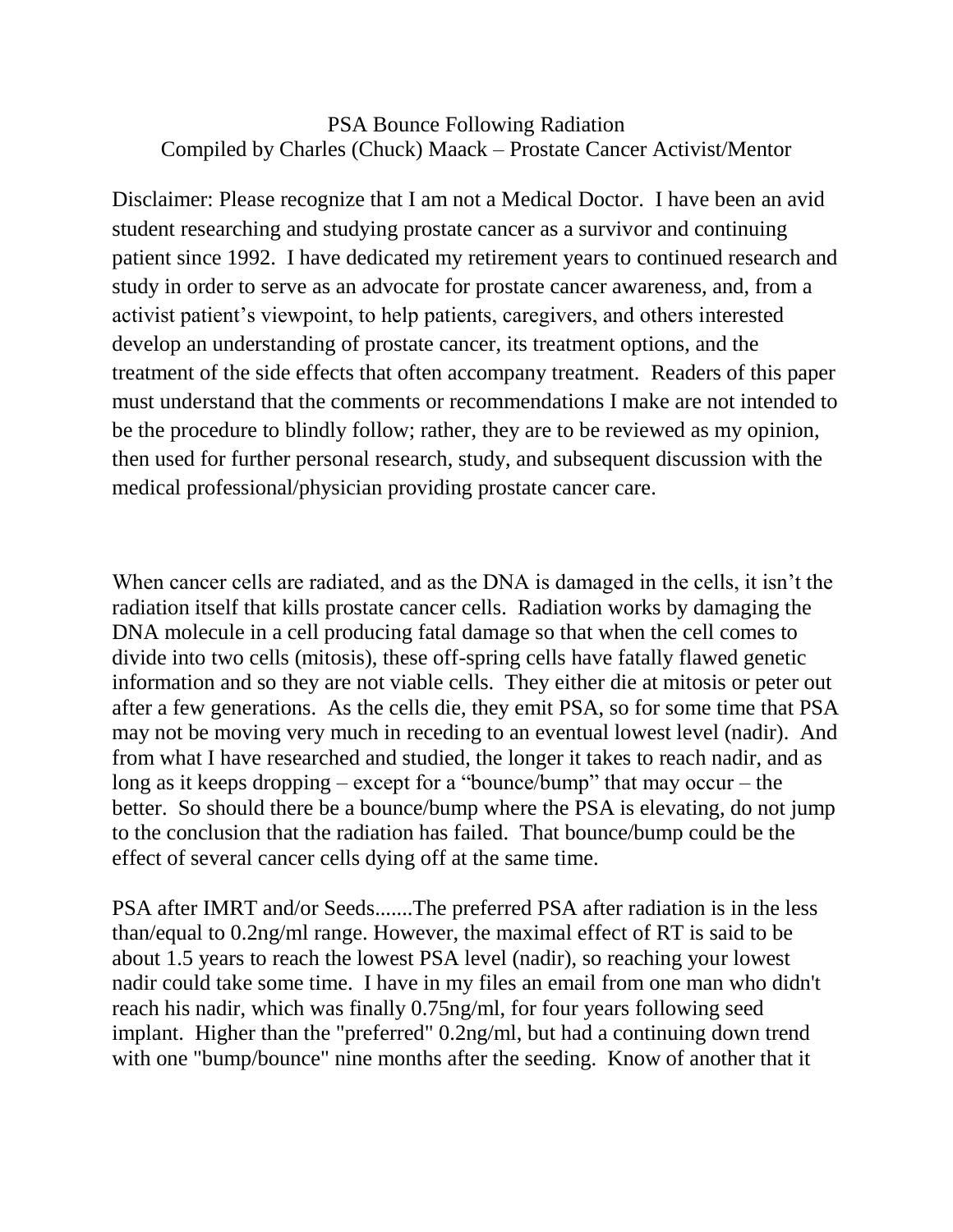took six years. Radiated cancer cells can continue dying off over this time frame. According to the information below, the longer it takes to reach nadir, the better:

A greater nadir PSA following radiation therapy or a shorter time to PSA nadir were both associated with worse outcome, the authors wrote. Eight-year survival rates were:

• 75% biochemical and clinical disease-free survival for patients with PSA nadir of less than 0.5 ng/mL and 97% distant metastasis-free survival.

- 17% biochemical and clinical disease-free survival for patients with PSA nadir of 2.0 ng/mL or higher and 73% distant metastasis-free survival (P<.0001 for decreased survival as nadir PSA increases).
- A shorter time to nadir was associated with decreased survival, regardless of PSA nadir achieved.
- Patients who reached PSA nadir in 24 months or longer had biochemical and clinical survival rates of 75% and a 99% distant metastasis-free survival.
- Patients who reached PSA nadir in less than six months had a biochemical and clinical survival rate of 27% and a distant metastasis-free survival rate of 66% (P<.0001 for decreased survival with shorter time to nadir PSA).

The authors pointed out that this study represents the largest published study of PSA nadir and time to nadir in this population.

They wrote that the study confirmed the validity of multiple PSA measurements following radiation therapy. "Although [nadir PSA] is a useful prognostic factor, a single [nadir PSA] cut point cannot separate successful from unsuccessful treatment," they concluded.

"No threshold of post-radiation therapy PSA level exists that defines, or is required for, total tumor cell eradication. [Nadir PSA] alone provides valuable prognostic information, but subsequent PSA measurements improve the specificity of the 'biochemical failure' definition."

## FULL ARTICLE:

[http://www.medpagetoday.com:80/HematologyOncology/ProstateCancer/tb/2883](http://www.medpagetoday.com/HematologyOncology/ProstateCancer/tb/2883)

## HERE IS INFO REGARDING PSA BUMP/BOUNCE AFTER RT:

You should also be aware that somewhere in the future you may experience a "PSA Bump" or "Bounce." Here is some lengthy information that should help you understand what to expect and not be alarmed. Importantly, to make sure your physician doesn't jump to recommending androgen deprivation thinking that you had RT failure.